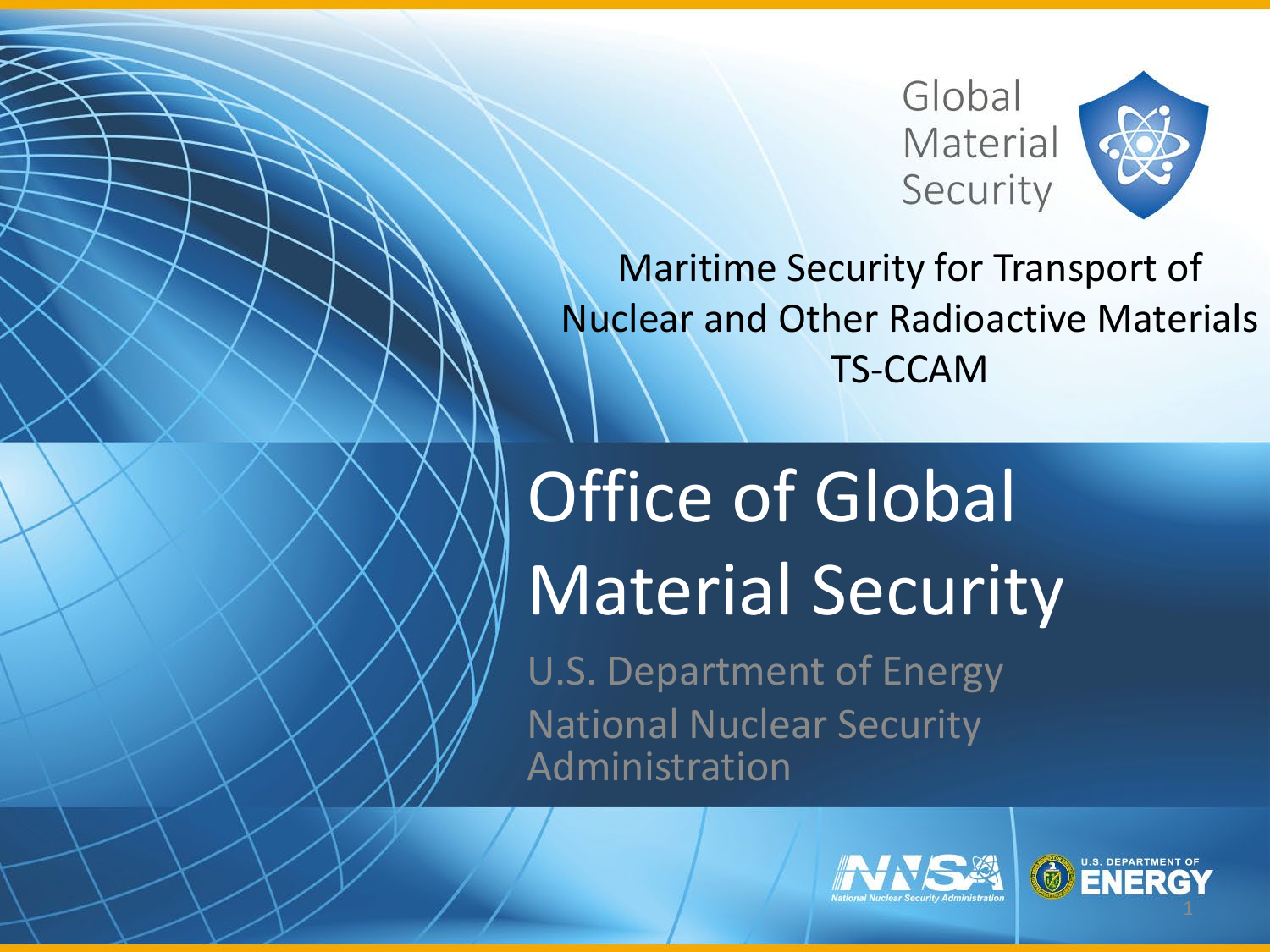### Overview of Maritime Security

- International shipments have been accomplished using ocean-going vessels, small crafts and barges, and ferries.
- Both International Atomic Energy Agency (IAEA) and International Maritime Organization (IMO) have international instruments and guidance on safe and secure transport of nuclear and other radioactive material.
- Maritime security, even on high seas, must be addressed with protection measures identified and implemented.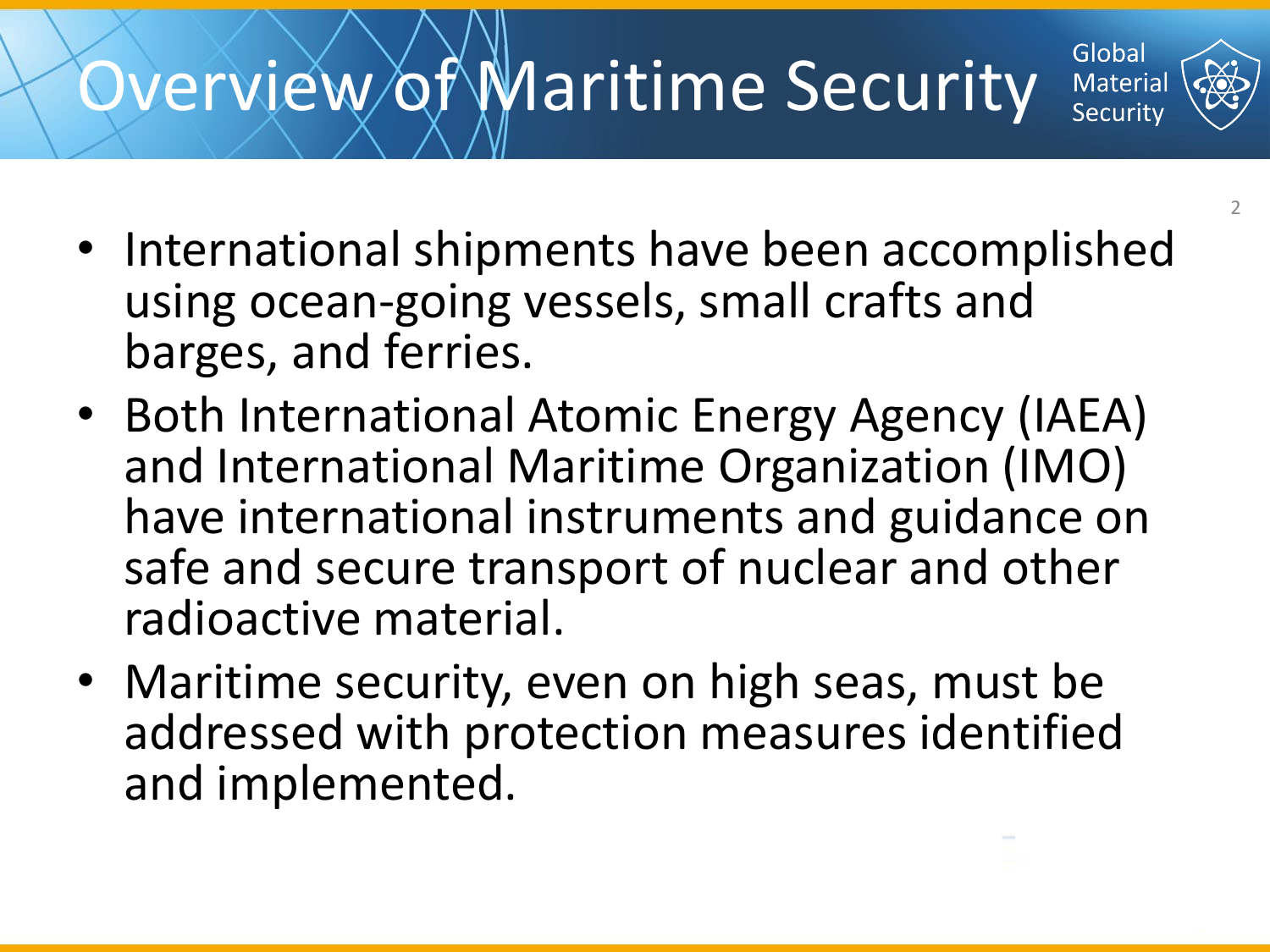#### Maritime Security Regimes

- Nuclear Law and IAEA Guidance
	- Convention on the Physical Protection of Nuclear Material (CPPNM) and Amendment to the Convention on the Physical Protection of Nuclear Material (ACPPNM)
	- IAEA Nuclear Security Series No. 9-G (Rev. 1) and Nuclear Security Series No. 26-G
- Maritime Law and IMO Codes
	- Safety of Life at Sea (SOLAS Convention)
		- International Maritime Dangerous Goods (IMDG) Code
		- International Ship and Port Facility Security (ISPS) Code
		- Safe Carriage of Irradiated Nuclear Fuel, Plutonium and High-Level Radioactive Wastes on Board Ships (INF Code)
- State-specific laws and regulations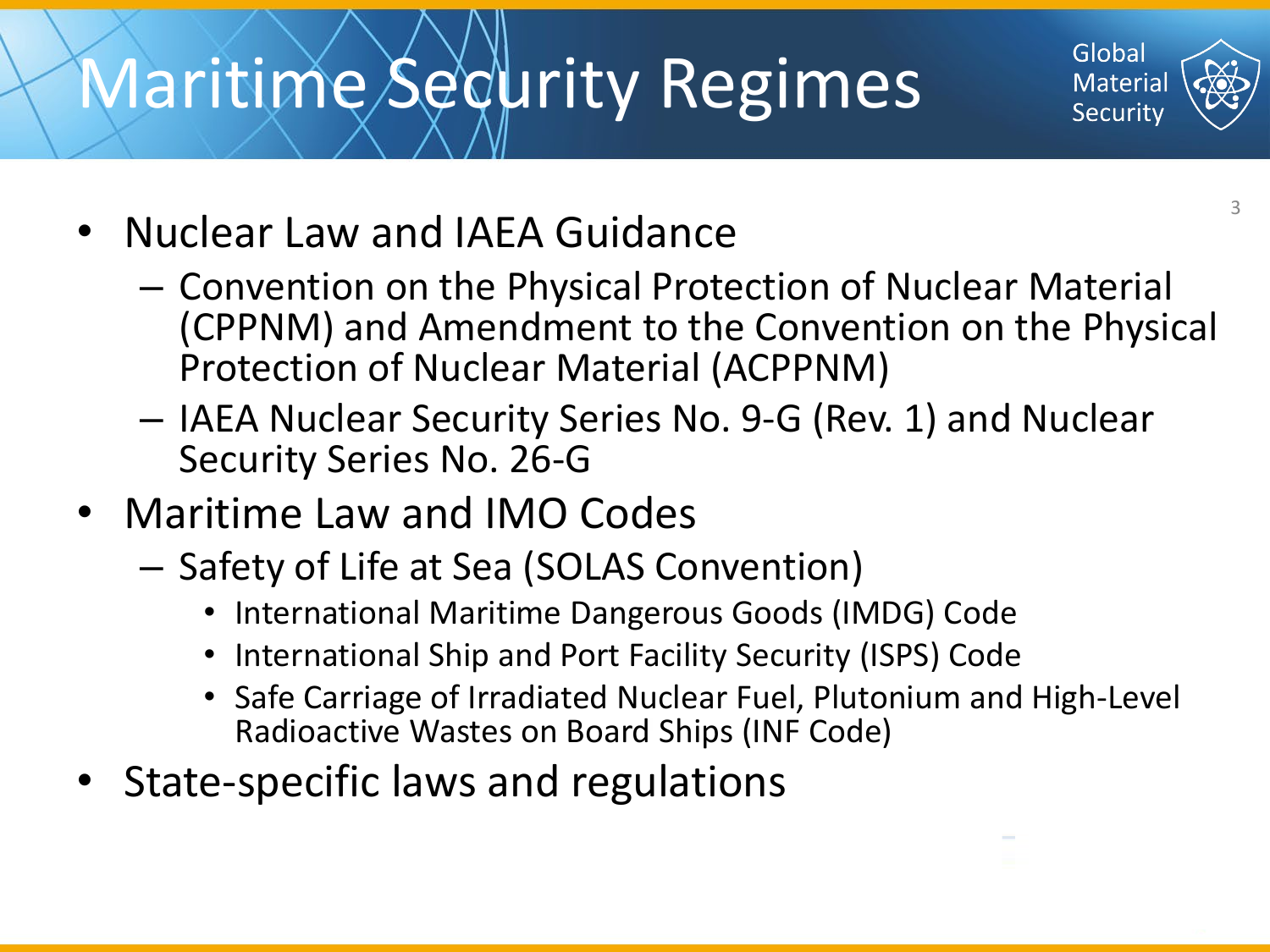#### Maritime Secultity-A Global Effort



• Additional maritime security codes and requirements from the ISPS Code, IMDG Code provide further protection of nuclear and other radioactive materials during transport.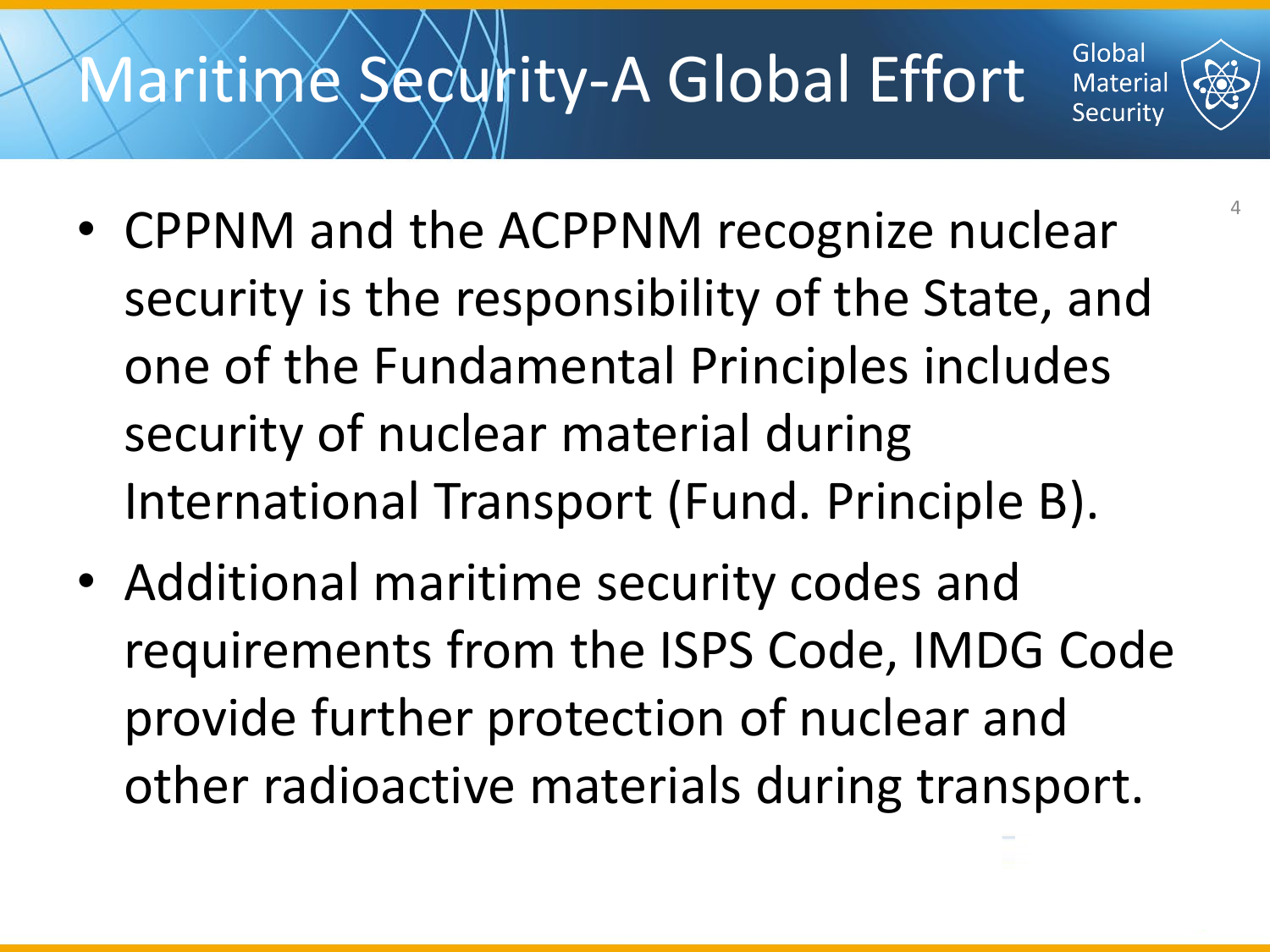#### Stakeholders for Maritime Security and Transport of Nuclear and other Radioactive Materials



- Competent Authority- of what?
	- Nuclear/radioactive material
	- Transport
	- Maritime Security (Coast Guard or Navy)
- Quasi-public Authorities
	- Port Authorities
	- Terminal Operators
- Private Stakeholders
	- Shippers
	- Carriers
- Many others

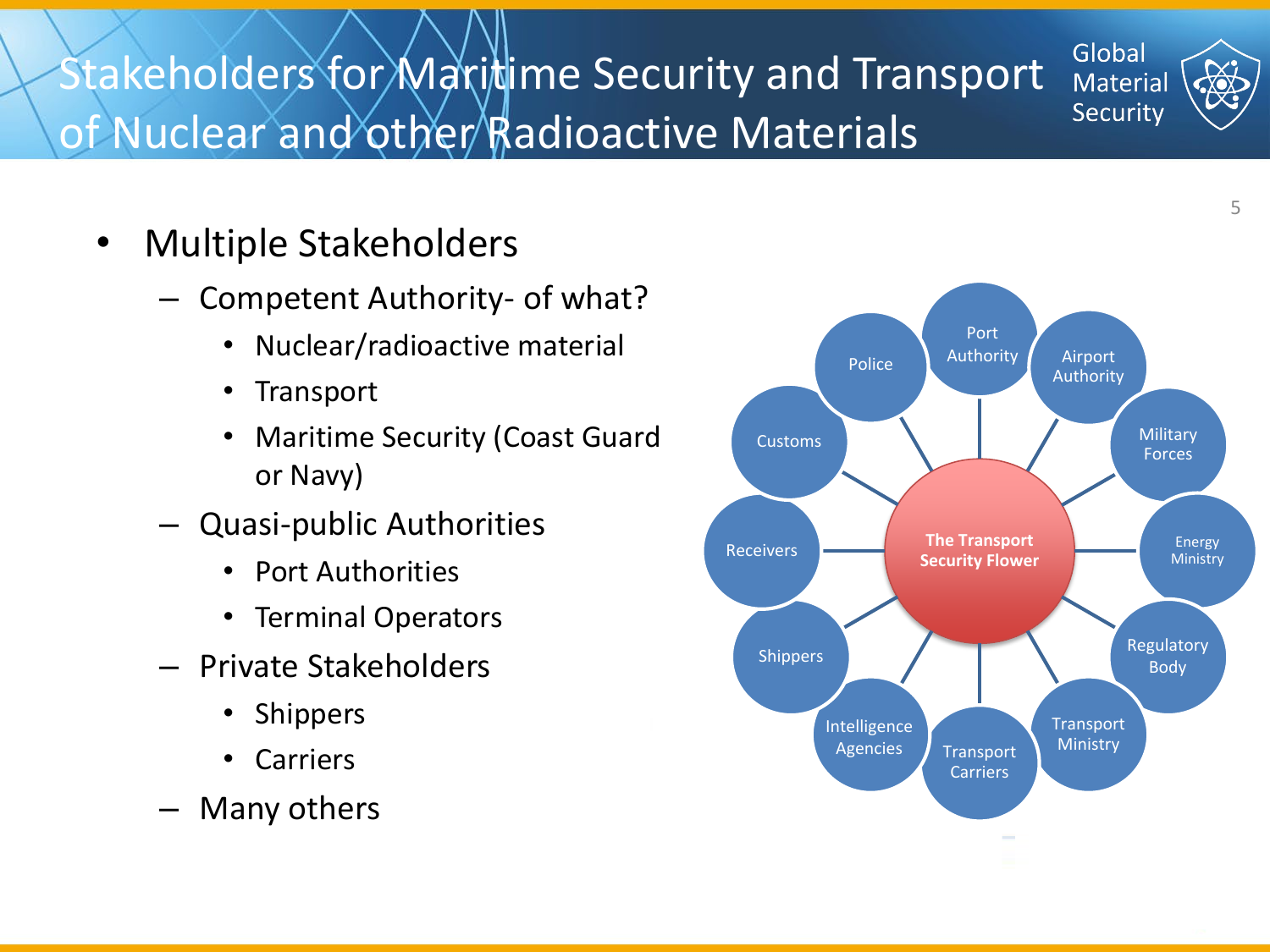#### Maritime Security Measures

Type, quantities, and categories of material being transported influence the level of protection while in a state's territorial waters or on the high seas.

#### – Questions:

- What type security plans do we need for maritime security?
- Are there different requirements for vessels for different types of Class 7 material?
- Who is in charge of security while on high seas?
- What coordination is required for international shipment by sea?
- How do we track shipment at sea?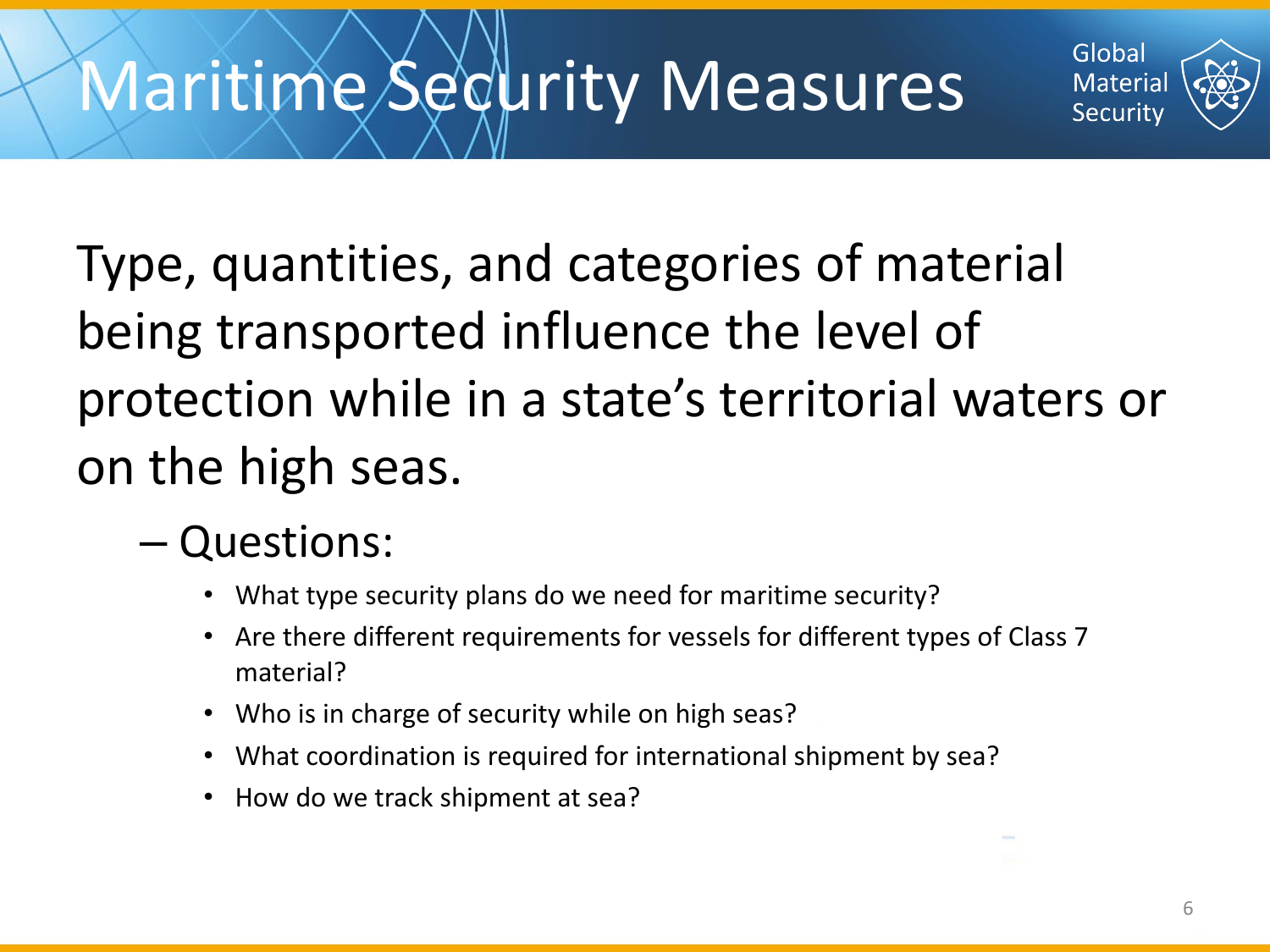

- Questions:
	- Why do a threat assessment while a shipment is at sea?
	- Do terrorists attack at sea?
	- How about criminal elements?



7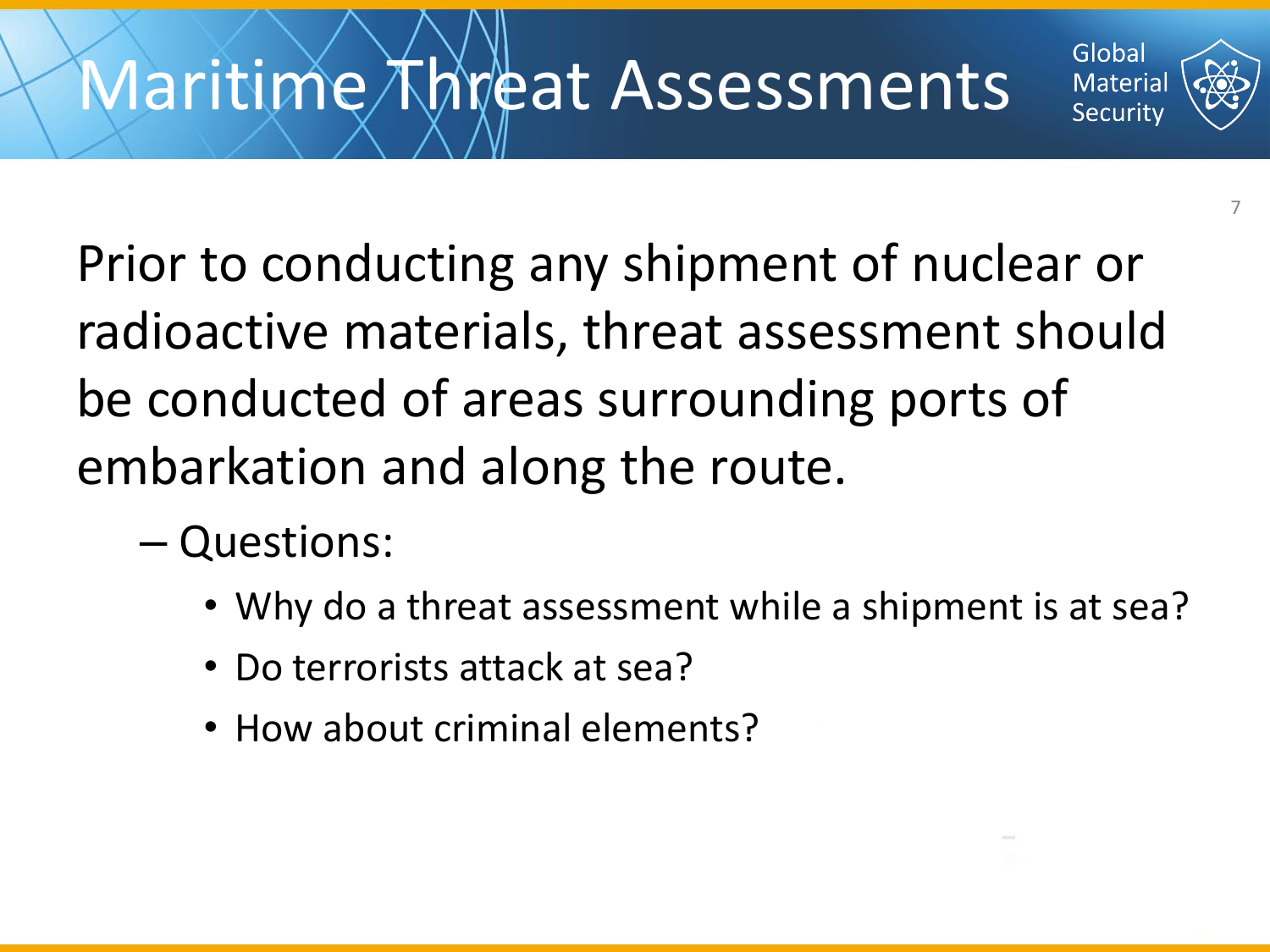### Port Security/Assessments

- Port assessments can provide some assurances the area is secure:
	- Typically provide positive access control and fenced perimeters
	- Waterside security may be accomplished by private security or Police Marine Division small boat patrols
- Many coastal naval bases may allow commercial vessels with Class 7 cargo:
	- High security port-wide with active security forces
	- Waterside security performed by military vessels



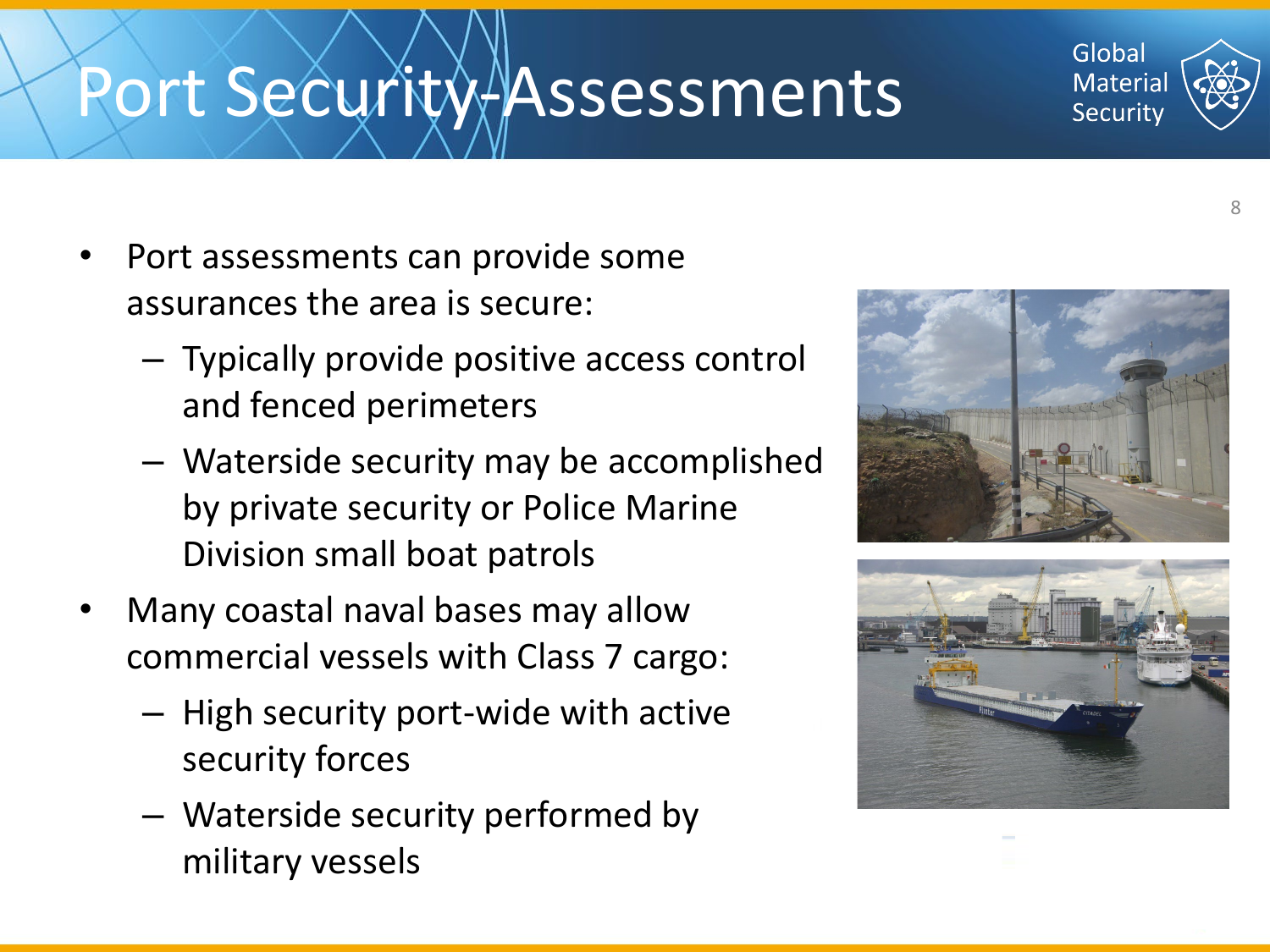#### Port Security + Safe Havens

- Shipments of Class 7 arriving at port could experience delays in vessel loading:
	- Most commercial ports have high value goods exclusion areas
		- Equipped with CCTV and posted guards
	- Once inside port of departure take advantage of secure areas to setup a perimeter
	- Use shipment escorts, port security for safe-haven containment



High Value Area

 $Q$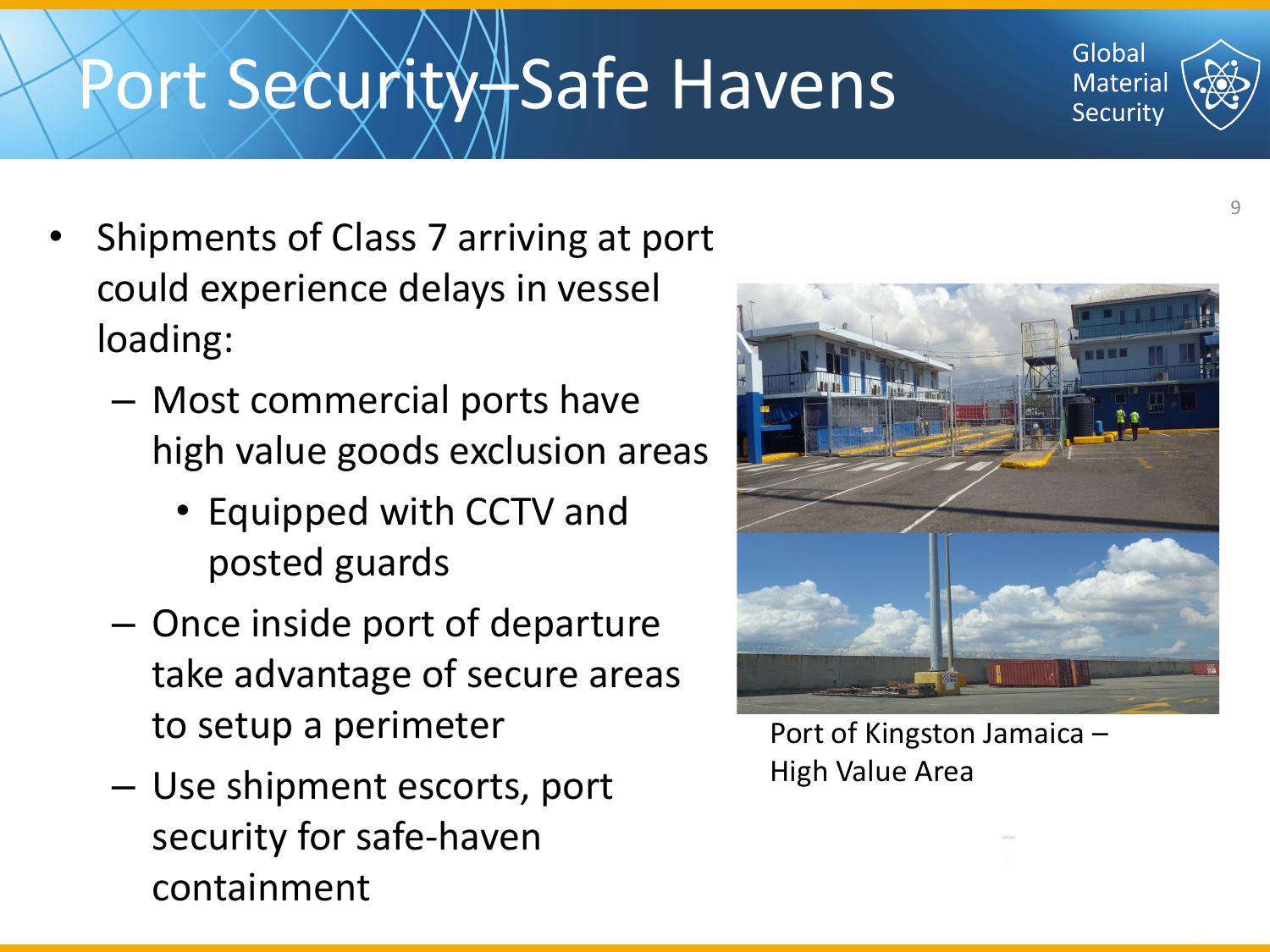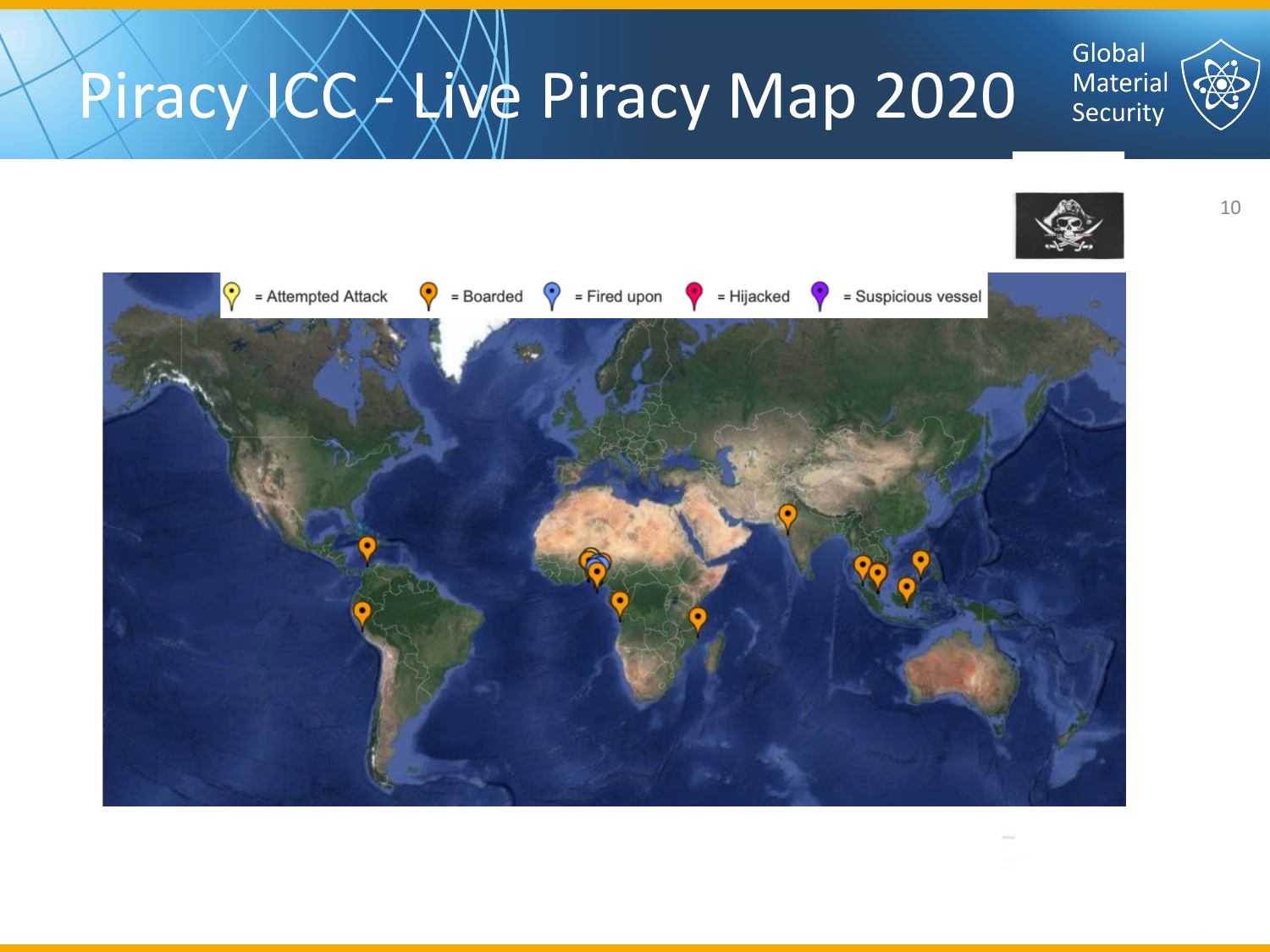

# Piracy ICC Live Piracy Map 2019





11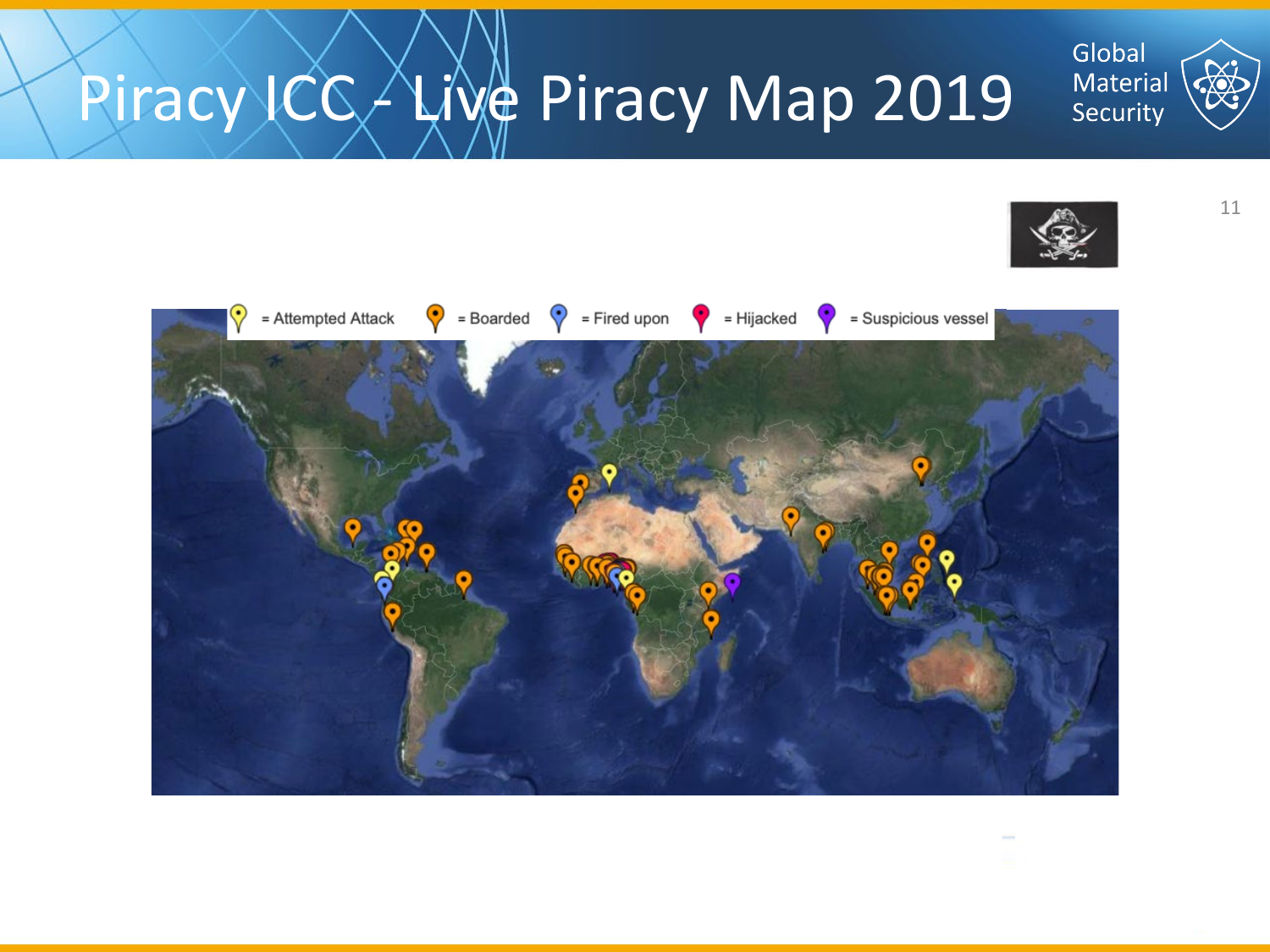#### Piracy Reports



• **01.04.2019: 0745 UTC: Posn: 02:31.8S – 080:05.4W, Around 3.6nm WNW of Isla Escalante Island, Guayas, Ecuador.**

Duty officer onboard a container ship under pilotage noticed a fast-moving target on the radar approaching from astern. Crew alerted, and both searchlights were directed towards the approaching boat. A second boat was noticed. One boat, with around 10 persons with grappling hooks followed the ship, the other, approached the ship from the starboard side and attempted to hook on a telescopic ladder to the ship's rails. The pilot notified port control and the coast guard. The persons fired a few shots towards the search lights resulting in all crew retreating into the bridge and accommodation. Later the boats aborted their approach and moved away. All crew safe.

• **02.05.2019:Apprx 0730 UTC Posn: 09:16.40N – 078:07.45W, Around 1.9NM ENE of San Ignacio De Tupile, Panama**

The IMB Piracy Reporting Centre received a distress call from a family on an anchored pleasure boat indicating that unknown persons had boarded the boat, shot and killed one person and injured the other. Two other family members were unharmed. The IMB Piracy Reporting Centre (PRC) immediately informed the Panamanian Authorities who dispatched a patrol boat to the location to render assistance. The IMB PRC continued to liaise with the authorities and the family on the boat until the marine police boat arrived at location and rendered medical assistance.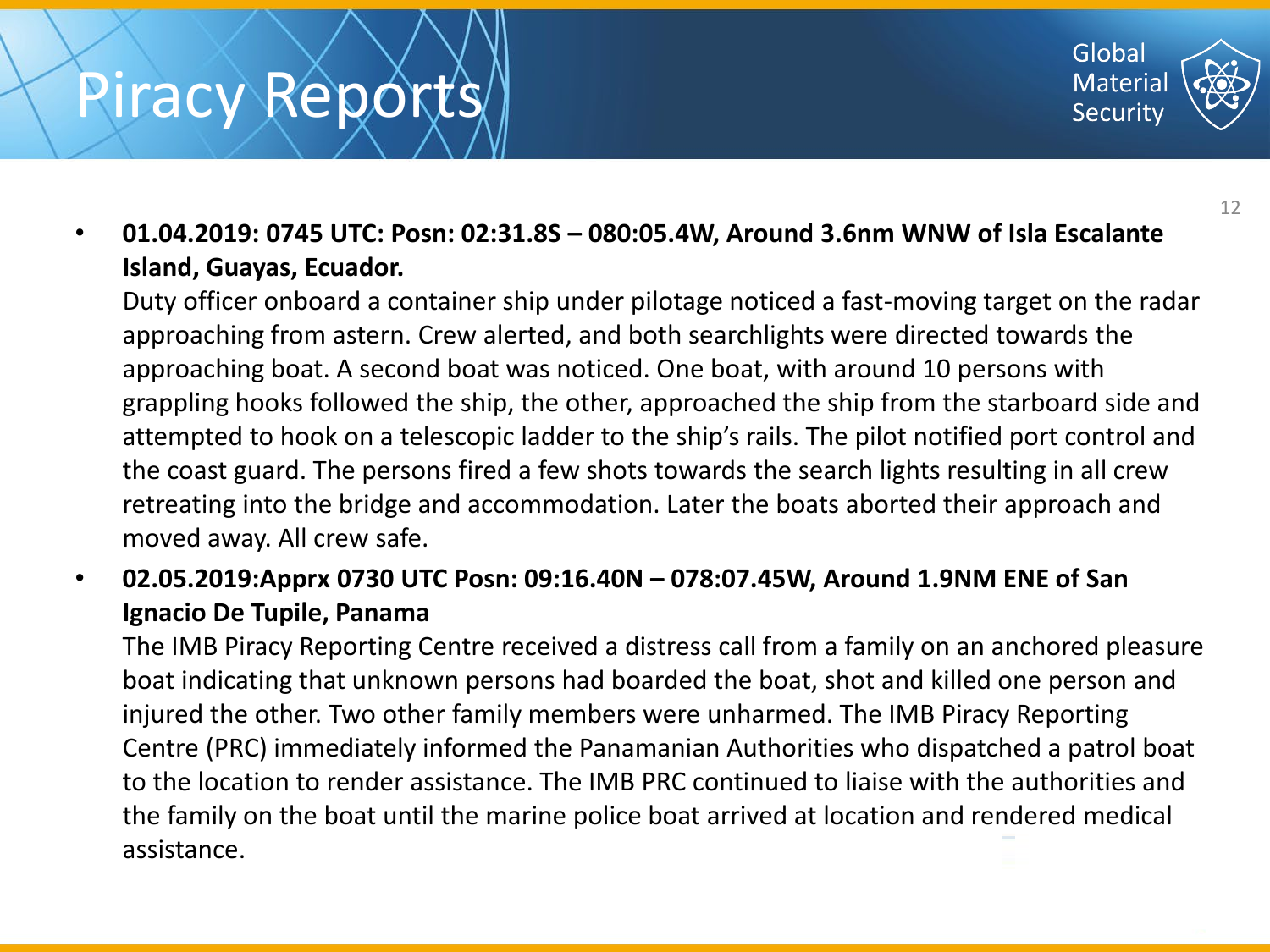#### Piracy Reports--continued



13

• **14.04.2019: 0645 UTC: Posn: 12:01.9S – 077:11.2W, Callao Anchorage, Peru**.

Five robbers boarded an anchored bulk carrier using a rope attached with a hook. Duty AB on routine rounds was attacked, threatened and beaten. Alarm raised and crew mustered. Seeing the alerted crew, the robbers escaped with the duty AB's personal belongings. Incident reported to local Authorities who boarded the vessel for investigation.

• **10.03.2019: 0430 UTC: Posn: 00:03.5N – 050:57.8W, Macapa Anchorage, Brazil.** Two robbers armed with knives boarded an anchored bulk carrier using a rope attached with a hook. Duty AB on routine rounds spotted the robbers and immediately informed the OOW, who raised the alarm. PA announcement made, and all crew mustered. Seeing the alerted crew, the robbers escaped without stealing anything. Incident reported to Port Authorities.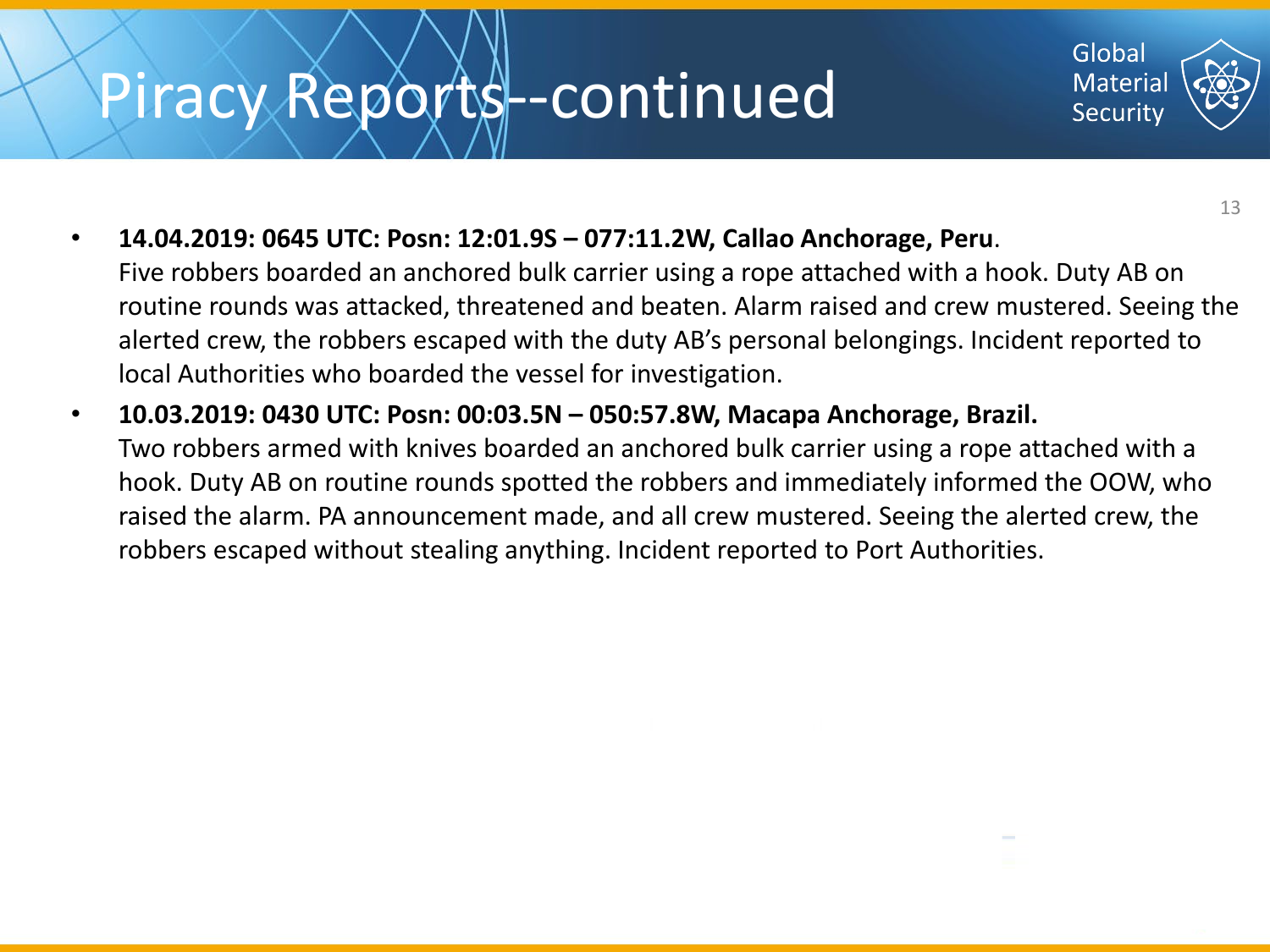#### Maritime Adversaries



Piracy is a fact of life in ocean transport. In some areas it is an extreme threat to shipping.

Awareness factors regarding piracy:

- Within DOE and NNSA pirates would be designated as criminals
- Typically their motivation for boarding vessels is monetary gain
- Piracy attempts are many times deadly with whole crews killed and vessels hijacked
- Areas of concern; South East Asia and Indian Sub-Continent, Africa and Red Sea, South and Central America, and Caribbean Waters
- Question:
	- Have you considered piracy as being an issue of concern during international shipments?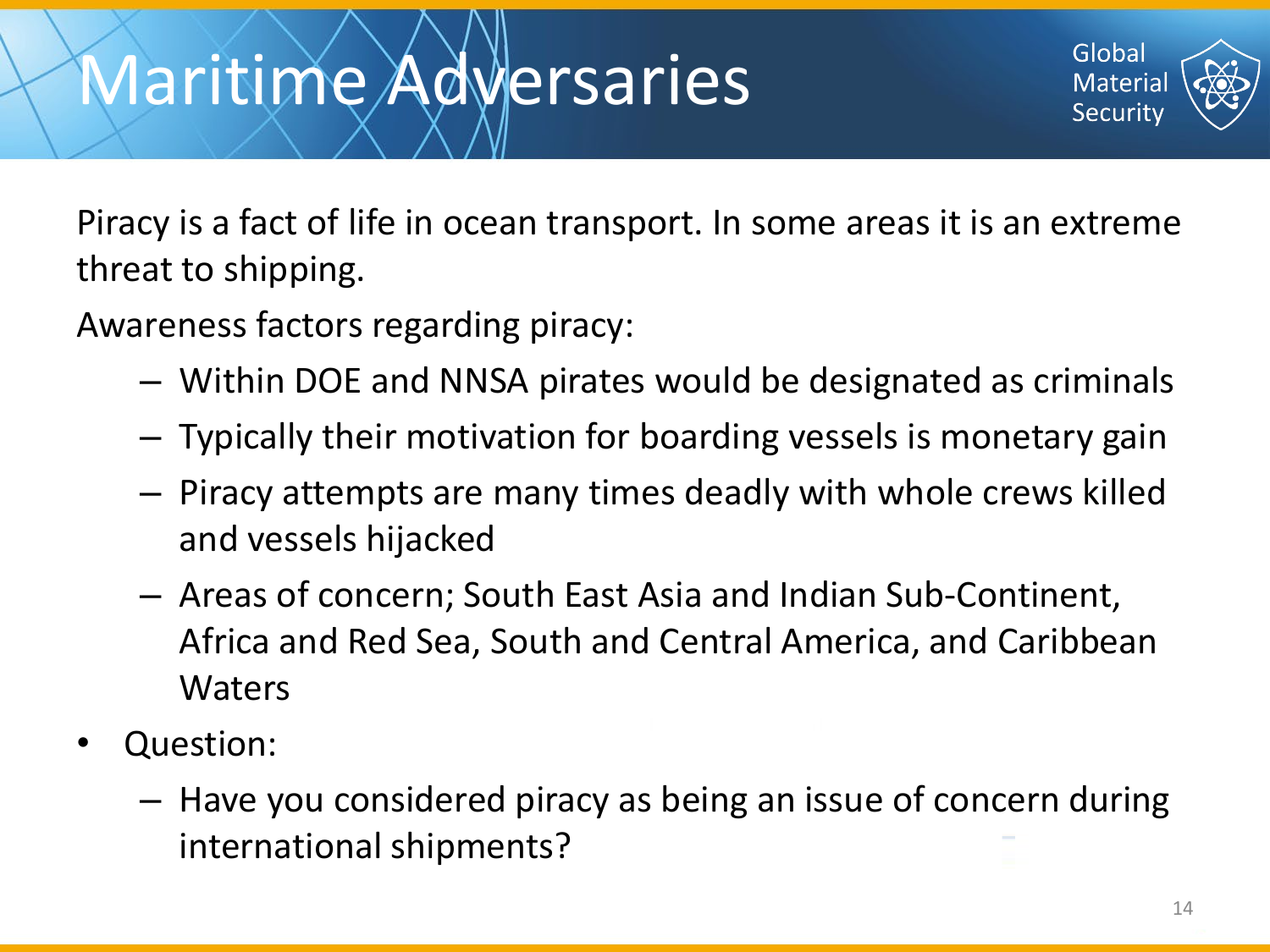

On October 7, 1985 four members of Palestine Liberation Front (PLF) hijacked an Italian cruise ship Achille Lauro off the coast of Egypt. This resulted in death of an American--wheelchair bound, 69-year-old, Leon Klinghoffer.

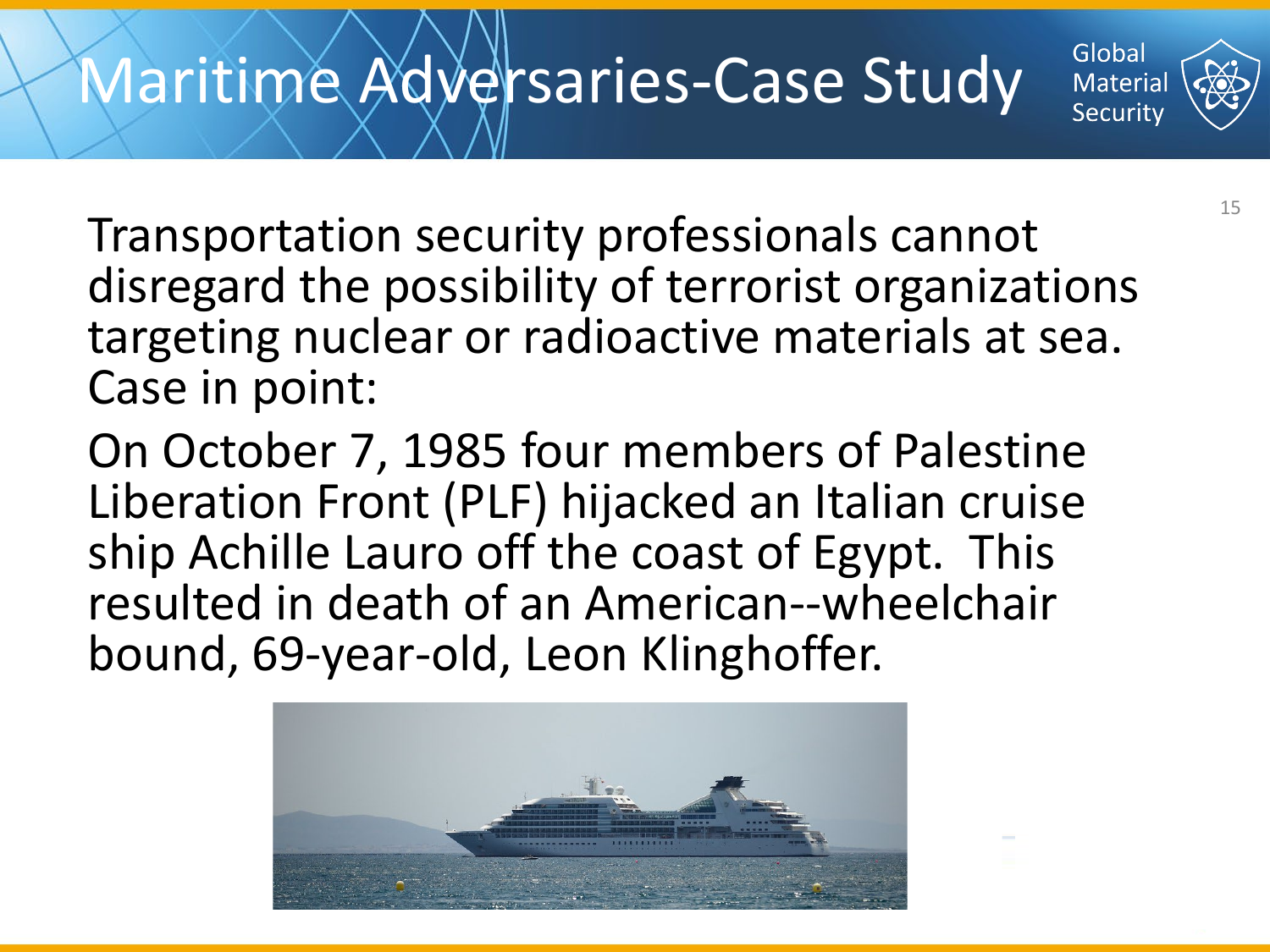#### Maritime Adversaries-Case Study

- In 1999, DOE/NNSA conducted a Spent Nuclear Fuel (SNF) shipment from four South Asian countries; Thailand, Indonesia, Philippines and Taiwan.
- Threat assessment revealed over 100 acts piracy in South China Sea the previous year. The vessel would be spending 17 days in the South China Sea.
- Based on threat information, a seven-man armed security team was placed on the vessel.
- During the 17 days, two attempts were made by pirates to board the vessel. Force by armed, uniformed security team became a deterrence.
- Both piracy attempts were aborted.